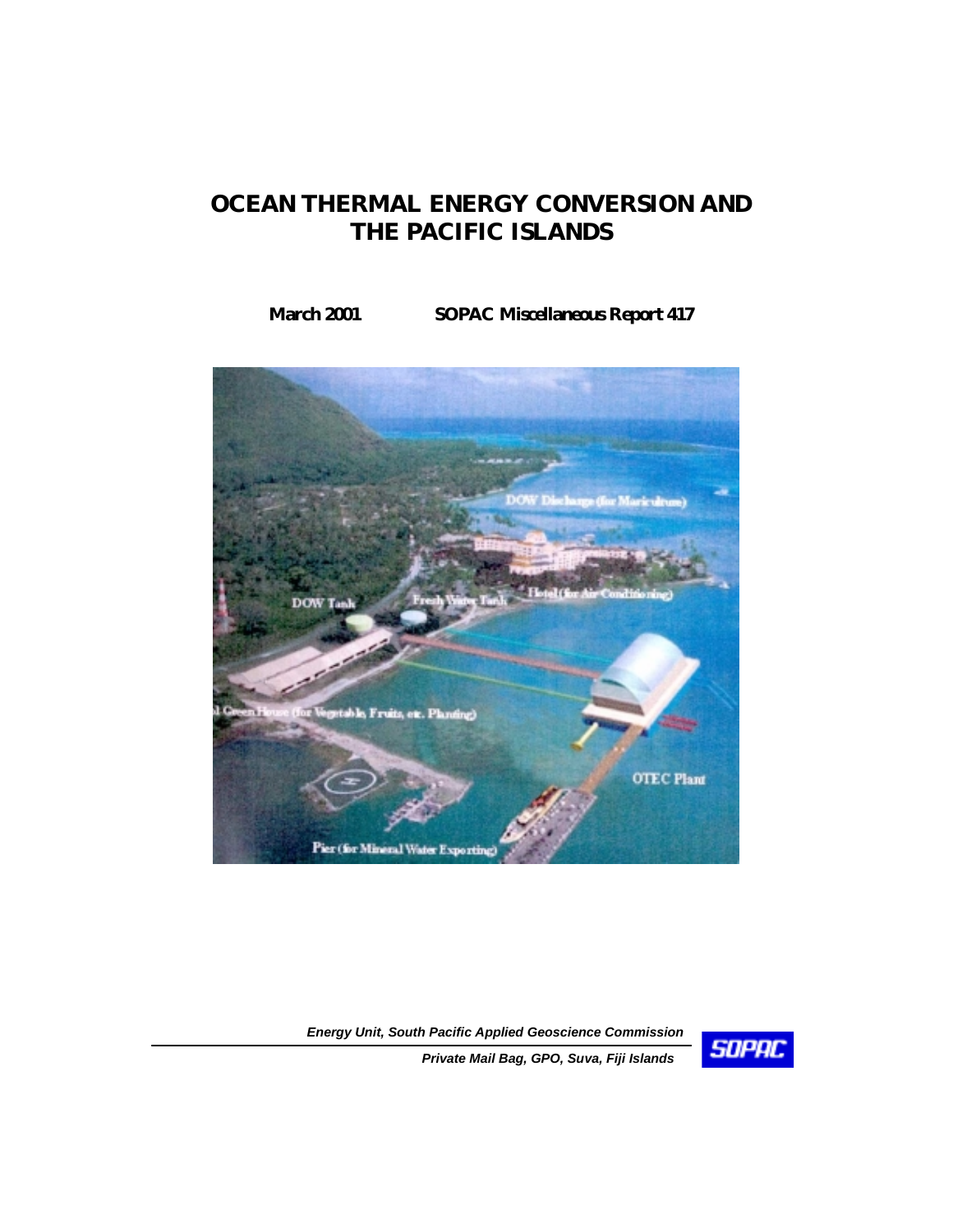# OCEAN THERMAL ENERGY CONVERSION AND THE PACIFIC ISLANDS

**Prepared by:** 

Rupeni Mario Energy Project Officer South Pacific Applied Geoscience Commission

*Cover: An imaginary illustration of an OTEC Plant – OTEC Laboratory, Faculty of Science and Engineering, Saga University, Japan.*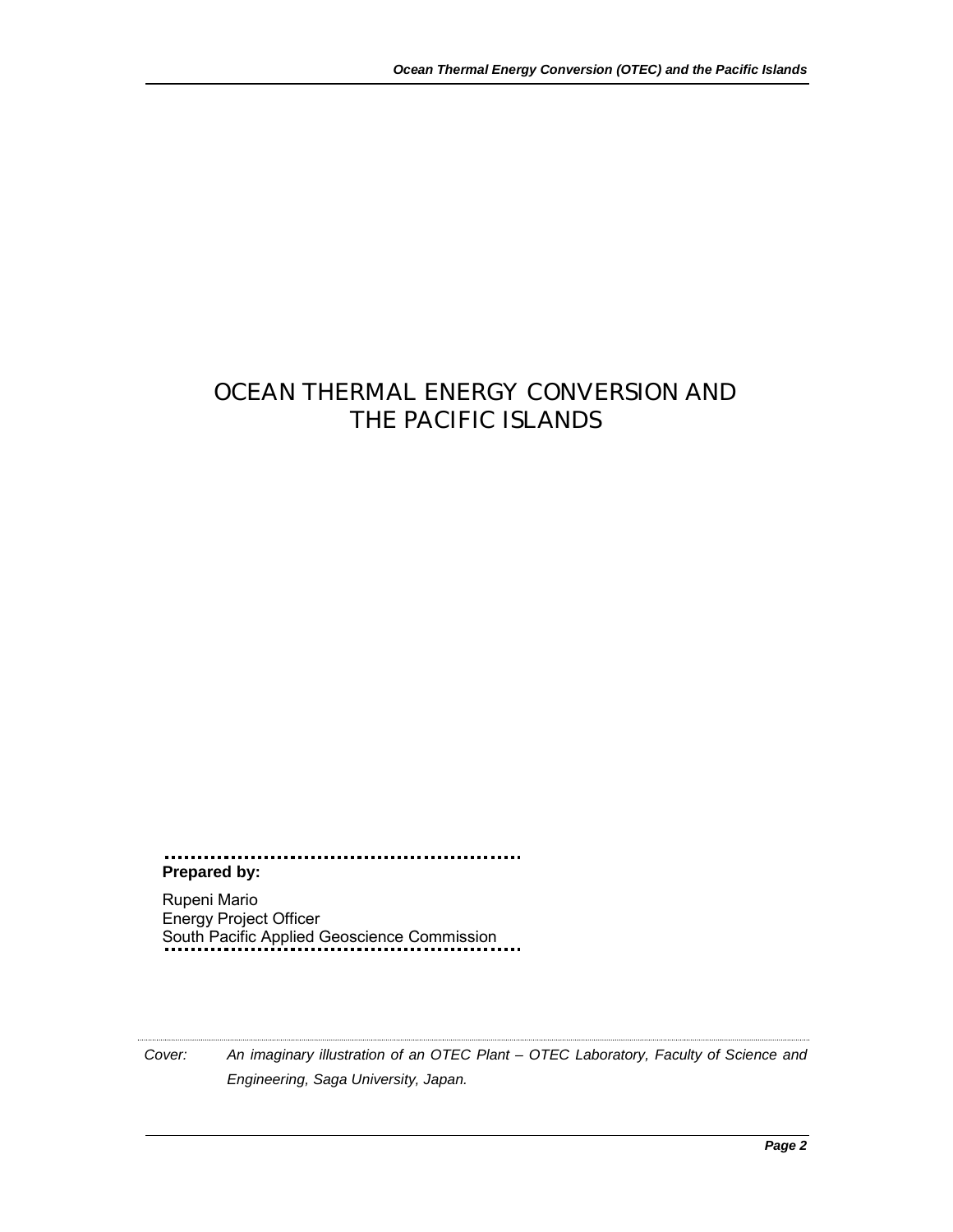|                                                                                                        | Page(s)        |
|--------------------------------------------------------------------------------------------------------|----------------|
| <b>Acknowledgement</b>                                                                                 | 3              |
| <b>Map of the Pacific Region</b>                                                                       | 4              |
| <b>Executive Summary</b>                                                                               | 5              |
| <b>Introduction and Background</b>                                                                     | 6              |
| <b>Objectives</b>                                                                                      | $\overline{7}$ |
| <b>How OTEC Works</b>                                                                                  |                |
| What is OTEC?                                                                                          | 8              |
| The Basic Process                                                                                      | 8              |
| Closed-cycle OTEC System                                                                               | 8              |
| Open-cycle OTEC System                                                                                 | 9              |
| <b>Hybrid OTEC System</b>                                                                              | 9              |
| <b>Plant Design and Location</b>                                                                       | 9              |
| <b>Advantages of OTEC</b>                                                                              | 10             |
| <b>Disadvantages of OTEC</b>                                                                           | 10             |
| <b>OTEC Economics</b>                                                                                  | 10             |
| Achievements, The Need for Further Development and the<br><b>Current Status of the OTEC Technology</b> | 11             |
| Prospects and Concerns/Appropriateness of the OTEC                                                     |                |
| <b>Technology</b>                                                                                      | 12             |
| Prospects                                                                                              |                |
| Concerns/Appropriateness                                                                               | 12             |
| <b>Recommendations</b>                                                                                 | 13             |
| <b>References</b>                                                                                      | 15             |
| <b>Annex 1</b>                                                                                         | 16             |

## **TABLE OF CONTENTS**

# **ACKNOWLEDGEMENT**

Comments and suggestions provided by Mr Paul Fairbairn, Energy Manager, SOPAC, Mr Jean-Michel Durand and Mr Solomone Fifita of SPC (PREFACE), and other members of the CROP<sup>1</sup> Energy Working Group are gratefully acknowledged.

 1 Council of Regional Organisations of the Pacific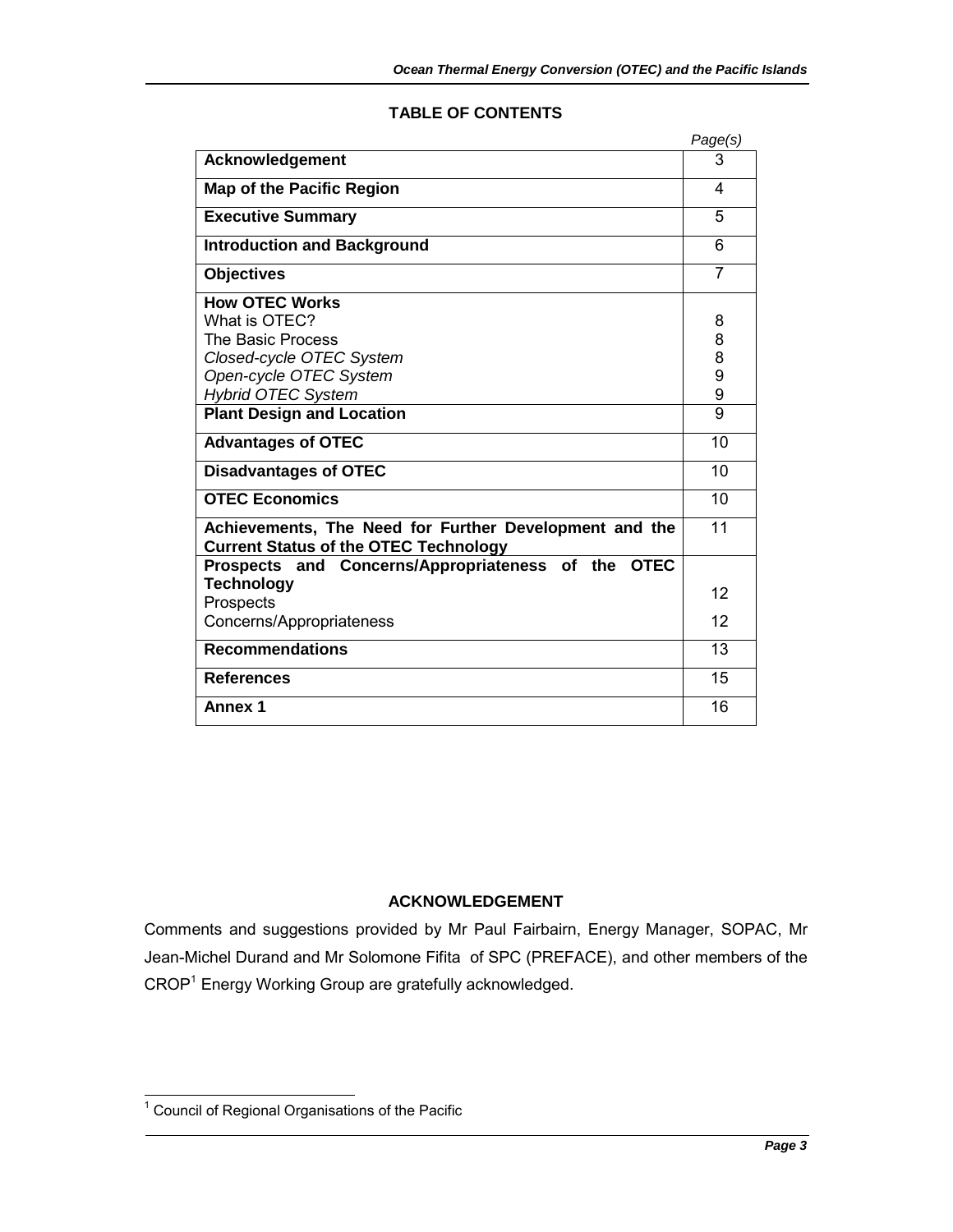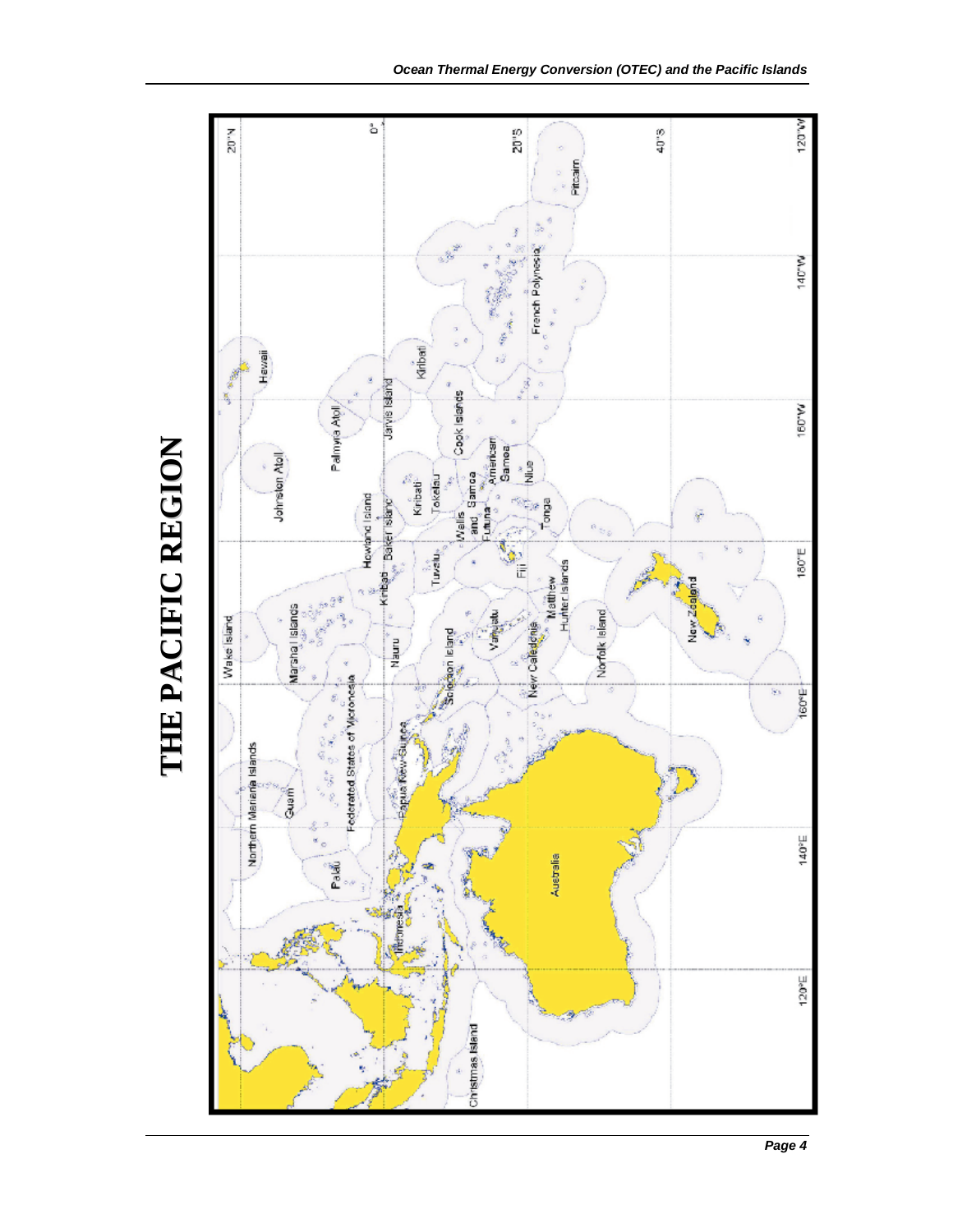#### **EXECUTIVE SUMMARY**

The idea of using thermal energy from the ocean is not new. A French scientist, J. D'Arsonval first thought about the idea more than a century ago but it was only in early 1970 when research on this technology started to take shape.

The Pacific island countries are heavily dependent on fossil fuels to meet their increasing energy needs for economic development. The high costs associated with fossil fuels are placing an increasing strain on the economies in the region.

A significant factor in energy usage patterns in Pacific island countries has been attributed to the availability of energy sources as early as the fifteenth century where pollution control was not an issue. People have used what they have been able to get, be it coal, oil, natural gas, wood, etc. However, within the last two decades warnings of global destruction and climate change have become major issues. The growth of environmental awareness and the rising demand for energy has urged researchers to identify other sources of renewable energy.

The heat stored in the ocean can be converted into electricity by means of a process called Ocean Thermal Energy Conversion (OTEC), which uses the ocean's natural temperature gradient to drive a turbine connected to a generator which produces electricity. Apart from electricity, there are other useful by-products from the OTEC process like fresh water, chilled water and nutrient-rich water. To date there are basically three types of OTEC systems developed to harness the ocean heat – a closed-cycle, an open-cycle and a hybrid-cycle.

The economics of energy production have delayed the financing of permanent OTEC plants. At present, the cost per kWh from OTEC is more than that of the electricity generated from fossil fuels and decreases with increasing capacity of the power plant.

The environmental impact of the introduction of OTEC plants to the Pacific region is a significant concern to our small island countries. The laying of pipes and discharging of cold water at huge volumes in the coastal waters may cause damage to the marine ecosystem.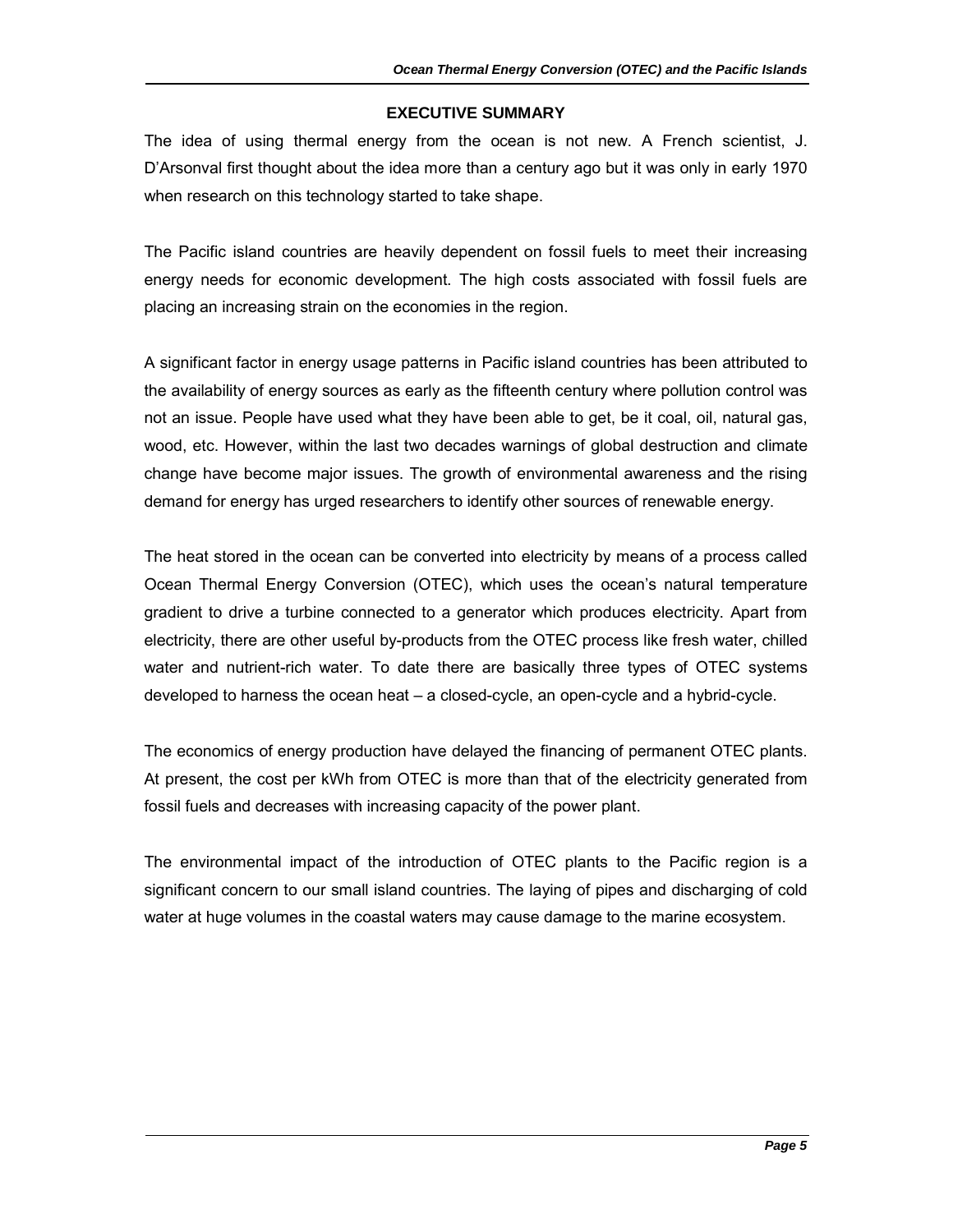#### **INTRODUCTION AND BACKGROUND**

This paper is the result of discussions held during the Regional Energy Meeting (REM) 2000 and the SOPAC STAR Energy Working Group 2000 meeting which noted the need to provide technical information on "New Energy Technologies", in particular, hydrogen fuel, ocean thermal energy conversion (OTEC) and space solar power generation.

As Pacific island countries vary widely in terms of natural resource endowment and energy use patterns, they still remain heavily dependent on fossil fuels to meet their increasing energy needs. The relatively high costs associated with fossil fuels have encouraged research into indigenous resources as an alternative source of energy. However, the potential of indigenous resources is yet to be fully realised and exploited.

The excessive use of fossil fuels by industrialised countries<sup>2</sup> has not only increased the carbon dioxide and other ozone-depleting gases in the atmosphere, but has also contributed to global warming, sea-level rise and climate change, all of which the Pacific island countries are vulnerable to. The Pacific islands view this as a major disaster and have openly criticised the industrialised nations for not taking serious measures to reduce the pollution of the atmosphere and their greenhouse gas emissions.

Not withstanding the above, there are a number of changes afoot unfortunately not driven by past neglect but by opportunities to realise economic gain. This has lead to the sudden overwhelming interest in the region for funding renewable energy projects as the result of industrialised countries' commitment towards the Kyoto Protocol<sup>3</sup>, this resulting in the introduction and increase of new and renewable energy technologies into the Pacific region.

The Pacific Regional Energy Assessment (PREA) conducted in 1992 highlighted the failures in using unconventional approaches (wind power, wave power, ocean thermal energy conversion (OTEC), biogas digesters, biogas gasifiers and solar power). Further unsuccessful introduction of renewable energy technologies, except for solar photovoltaics, were highlighted in the European Community's Lomé II Pacific Regional Energy Programme Final Report, August 1994. Both reports stressed the lack of technical, economic or financial viability of the options in the Pacific context and their unsustainable institutional support requirements. This led to the Pacific island countries remaining very much dependent on imported petroleum products to cater for their day to day energy requirements.

 2 China, Japan, Russia, United States

 $3$  It is noteworthy that the Kyoto Protocol has not been ratified by the industrialised countries - as at June 2001.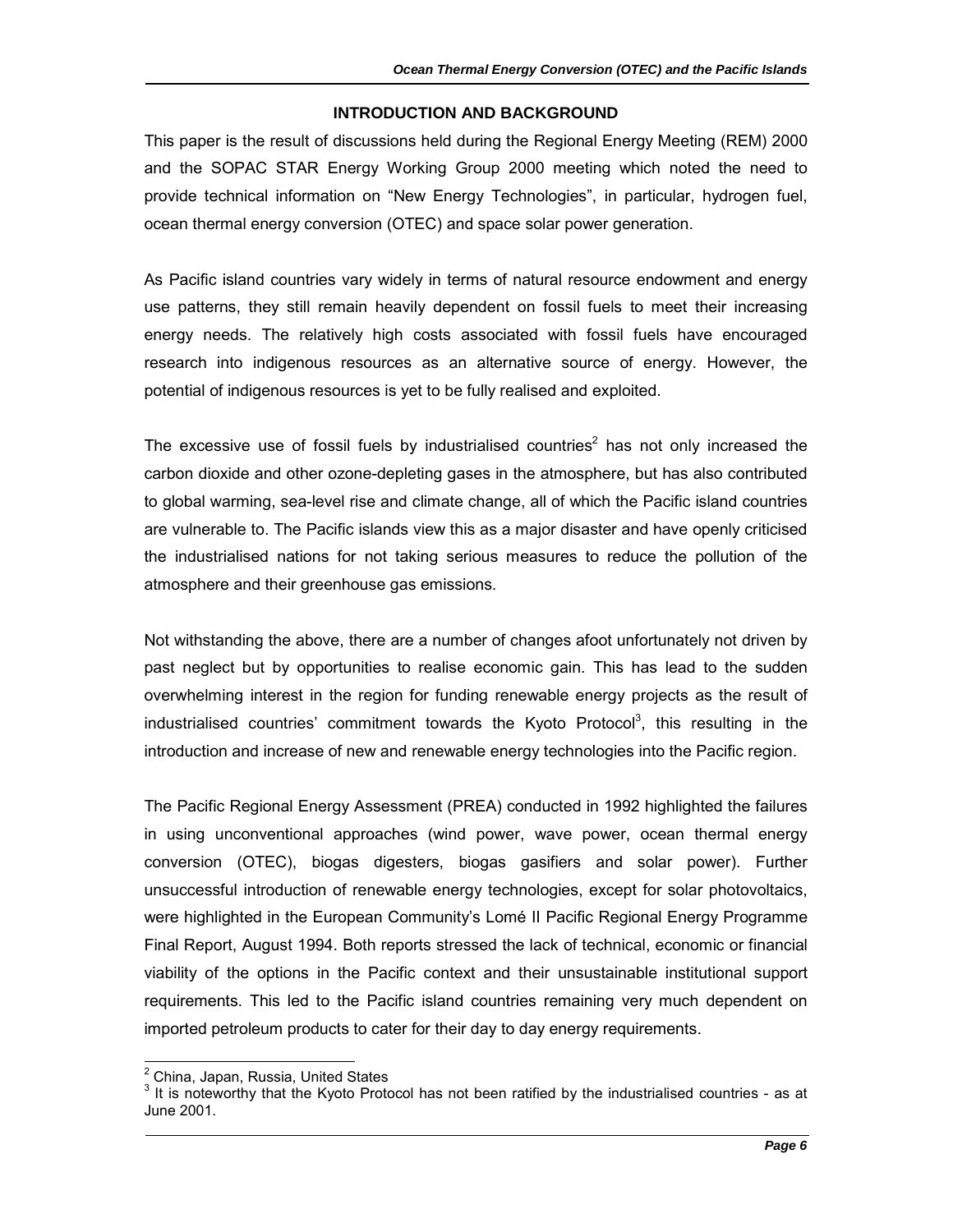A significant factor influencing energy usage patterns has been attributed to availability and affordability. People have traditionally used what they have been able to get, be it coal, oil or natural gas. As early as the fifteenth century pollution control was not an issue but within the last two decades there have been numerous warnings of global destruction due to increase in greenhouse gases resulting in changing climate conditions. The growth of environmental awareness to address these issues and the rising demand for energy has urged researchers to develop and adopt new sources of renewable energy.

The idea of using thermal energy from the oceans was first thought of by a French scientist, J. D'Arsonval, more than a century ago. It was only since early 1970 when research on this technology started to take shape.

The Oceans cover more than 70% of the earth's surface. This makes them the largest solar energy collector and energy storage system on this planet. The 60 million square kilometres (23 million square miles) of tropical seas absorb an amount of solar radiation equal in heat content to about 29 billion kilolitres (250 billion barrels) of oil.

The heat stored in the vast expanses of water can be converted into electricity by means of a process called Ocean Thermal Energy Conversion (OTEC). However, the temperature differential required for this process is not achievable in all parts of the ocean. Research work has identified potential sites which are considered suitable for developing OTEC plants, see Annex 1.

The OTEC system operates on a thermodynamic cycle, which uses the temperature differential between warm surface water (at 26<sup>°</sup>C or 79<sup>°</sup>F) and substantially colder water (at  $4^{\circ}$ C or 39 $^{\circ}$ F) from the ocean depths. Apart from being able to use the differential to generate electricity, other useful by-products from the OTEC plant are fresh water, chilled water and nutrient-rich water.

# **OBJECTIVES**

The primary objectives of this paper are as follows:

- 1. Provide information on the history, operation, application and current development on the ocean thermal energy conversion technology; and
- 2. Provide information to assist decision makers in making appropriate decisions on the introduction of the technology into the Pacific region.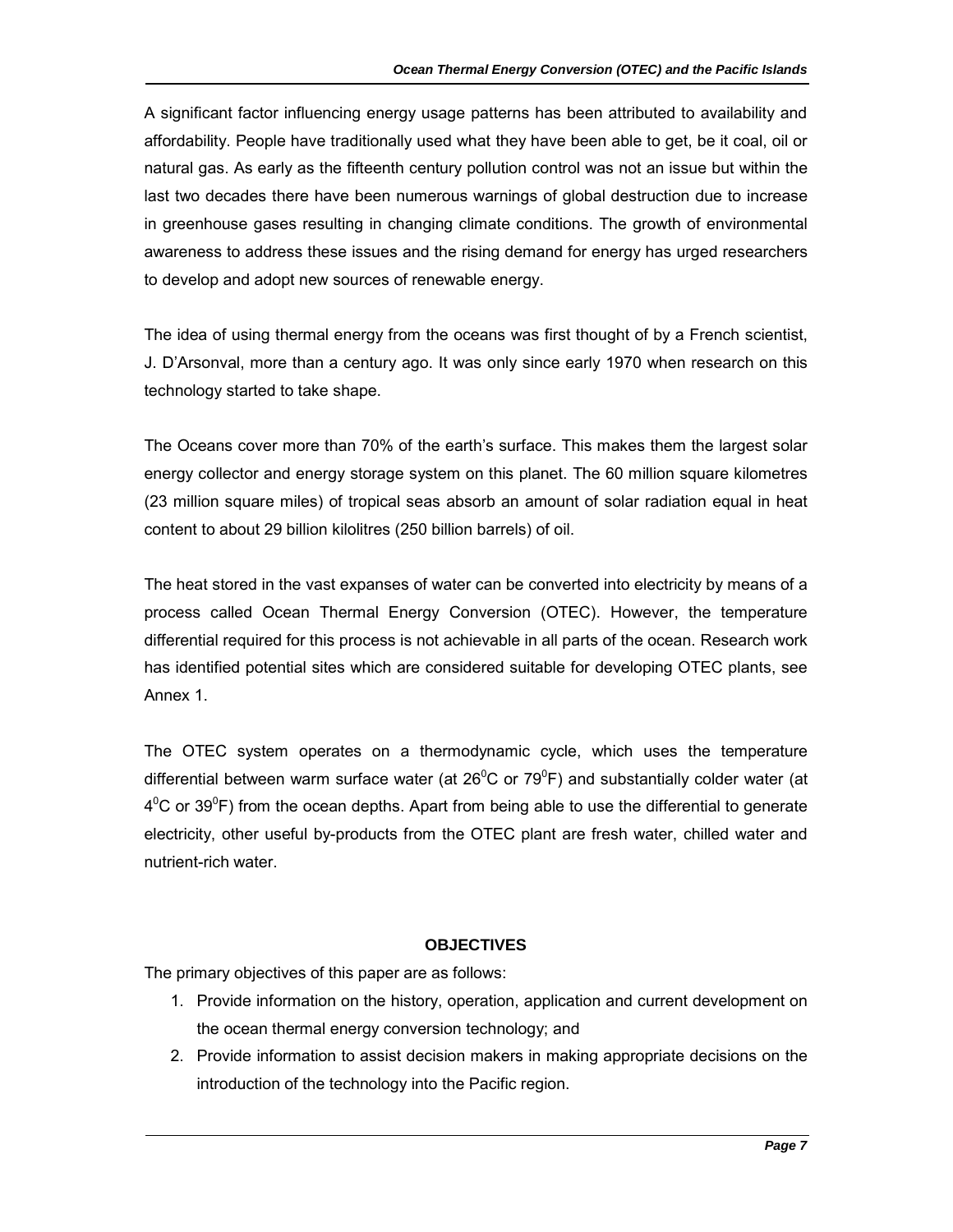#### **HOW OTEC WORKS?**

#### **What is OTEC?**

OTEC or Ocean Thermal Energy Conversion is an energy technology, which uses the ocean's natural temperature gradient to drive a turbine, which is connected to a generator. It is desirable that the temperature difference between the warm surface water and the cold deep water be at least 20 $^0$ C (68 $^0$ F).

#### **The Basic Process**

OTEC systems rely on the basic relationship between pressure (P), temperature (T) and volume (V) of a fluid, which can be expressed by the following equation:

$$
\frac{PV}{T} = \text{ a constant}
$$

where pressure, temperature and the volume of a fluid can be closely controlled by manipulating the other two variables.

Hence the differential in temperature of the fluid can be used to create an increase in pressure in another. The increase in pressure is utilised to generate mechanical work.

There are basically three types of OTEC systems developed that can utilise sea water temperature differentials – they are: a closed-cycle, an open-cycle and a hybrid-cycle.

#### **Closed-cycle OTEC System**

The closed-cycle system uses a working fluid, such as ammonia, pumped around a closed loop, which has three components: a pump, turbine and heat exchanger (evaporator and condenser). Warm seawater passing through the evaporator converting the ammonia<sup>1</sup> liquid 4 into high-pressure ammonia vapour at ⑤.



*Schematic of a closed-cycle OTEC system* 

The high-pressure vapour at  $\Phi$  is then

fed into an expander where it passes through and rotates a turbine connected to a generator. Low-pressure ammonia vapour leaving the turbine ② is passed through a condenser, where the cold seawater cools the ammonia, returning the ammonia back into a liquid ③.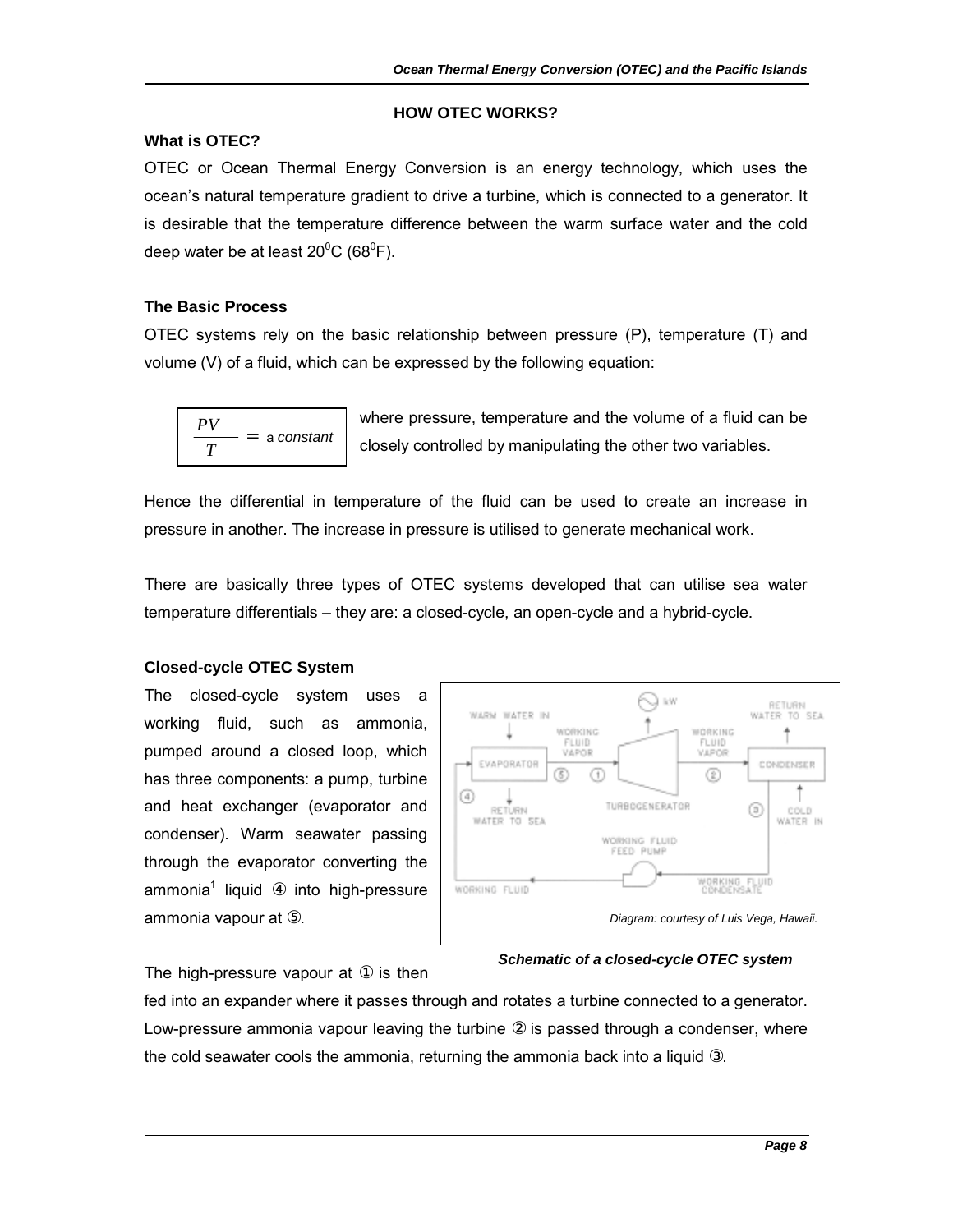#### **Open-Cycle OTEC System**

The open-cycle system is generally similar to the closed-cycle system and uses the same basic components. The open-cycle system uses the warm seawater as the working fluid. The warm seawater passing through the evaporator ② is converted to steam ③, which drives the turbine/generator. After leaving the



*Schematic of an open-cycle OTEC system* 

turbine ⑤, the steam is cooled by the cold seawater to form desalinated water. The desalinated water is pure fresh water for domestic and commercial use.

#### **Hybrid OTEC System**

l

The hybrid system uses parts of both open-cycle and closed-cycle systems to produce electricity and desalinated water. In this arrangement, electricity is generated in the closedcycle system and the warm and cold seawater discharges are passed through the flash evaporator and condenser of the open-cycle system $<sup>4</sup>$  to produce fresh water.</sup>

#### **PLANT DESIGN AND LOCATION**

The location of a commercial OTEC plant has to be in an environment that is stable enough for an efficient system operation. The temperature differential at the site has to be at least  $20^{\circ}$ C (68 $^{\circ}$ F). Generally the natural ocean thermal gradient necessary for OTEC operation is found between latitudes 20 degrees north and 20 degrees south.

Land-based OTEC plants do not require a sophisticated mooring system, lengthy power cables and more extensive maintenance as required with open ocean environment. In addition, the land-based sites allow OTEC to be associated with industries such as agriculture and those needing cooling and desalinated water.

The offshore or floating OTEC plant is another option. There are a number of difficulties associated with such a facility as it is difficult to stabilise the platform. The need for lengthy cables to deliver power and extra transportation to access the plant are added expenses. The plant is also more susceptible to damage especially during storms.

 $4$  That is, the original open-cycle system with the turbine/generator removed.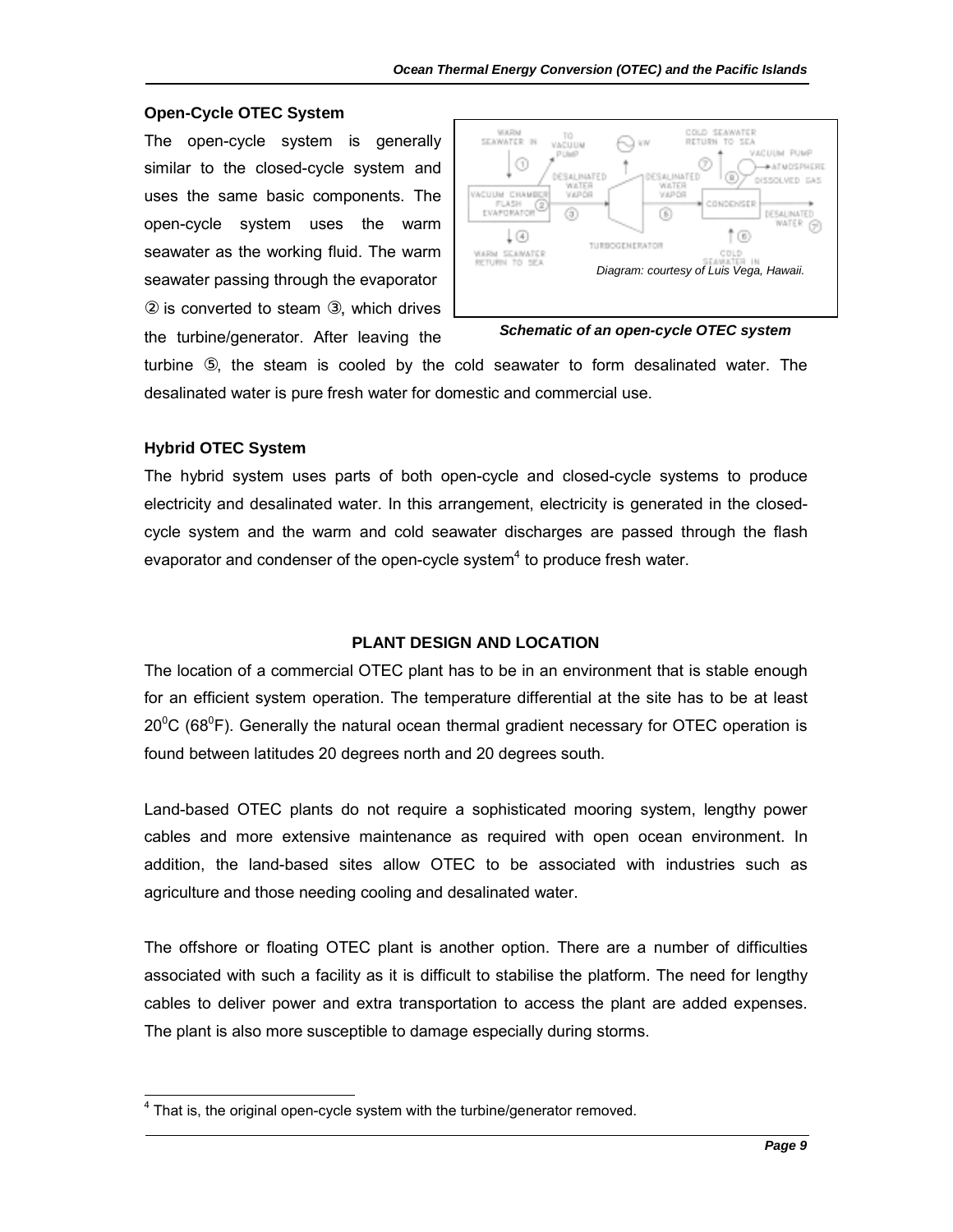#### **ADVANTAGES OF OTEC**

OTEC uses clean, abundant, renewable and natural resources to produce electricity. Research indicates that there are little or no adverse environmental effects from discharging the used OTEC water back to the ocean at prescribed depths. As well as producing electricity, OTEC systems can produce fresh water and cold water for agricultural and cooling purposes. The use of OTEC also assists in reducing the dependence on fossil fuels to produce electricity.

#### **DISADVANTAGES OF OTEC**

One of the disadvantages of land-based OTEC plants is the need for a 3 km long cold water pipe to transport the large volumes of deep seawater required from a depth of about 1000 m. The cost associated with the cold water pipe represents 75% of the costs of current plant designs. Studies show that OTEC plants smaller than 50 MW cannot compete economically with other present energy alternatives. A 50 MW plant will require 150  $m^3/s$  of cold water thus, the 3 km long cold water pipeline has to be at least 8 m in diameter.

Another disadvantage of a land-based plant would be the discharging of the cold and warm seawater. This may need to be carried out several hundred metres offshore so as to reach an appropriate depth before discharging the water to avoid any up dwelling impact on coastal fringes (i.e., fish, reef, etc). The arrangement also requires additional expense in the construction and maintenance.

To minimise construction costs of the cold water and discharge pipes, a floating OTEC plant could be an option. However, the costs associated with the maintenance and mooring facility of such a structure is of significance.

Further to the structural needs of the OTEC plant there is also energy required for pumping the sea water from depths of about 1000 m. Meeting the energy requirements for the OTEC plant's operation is a factor to be noted as the need to install diesel generators may arise.

## **OTEC ECONOMICS**

OTEC power will be cost effective if the unit cost of power is comparable with other power plants such as wave, hydro and diesel. However, it is important that all capital costs and ongoing maintenance/service costs are included so that the individual technologies are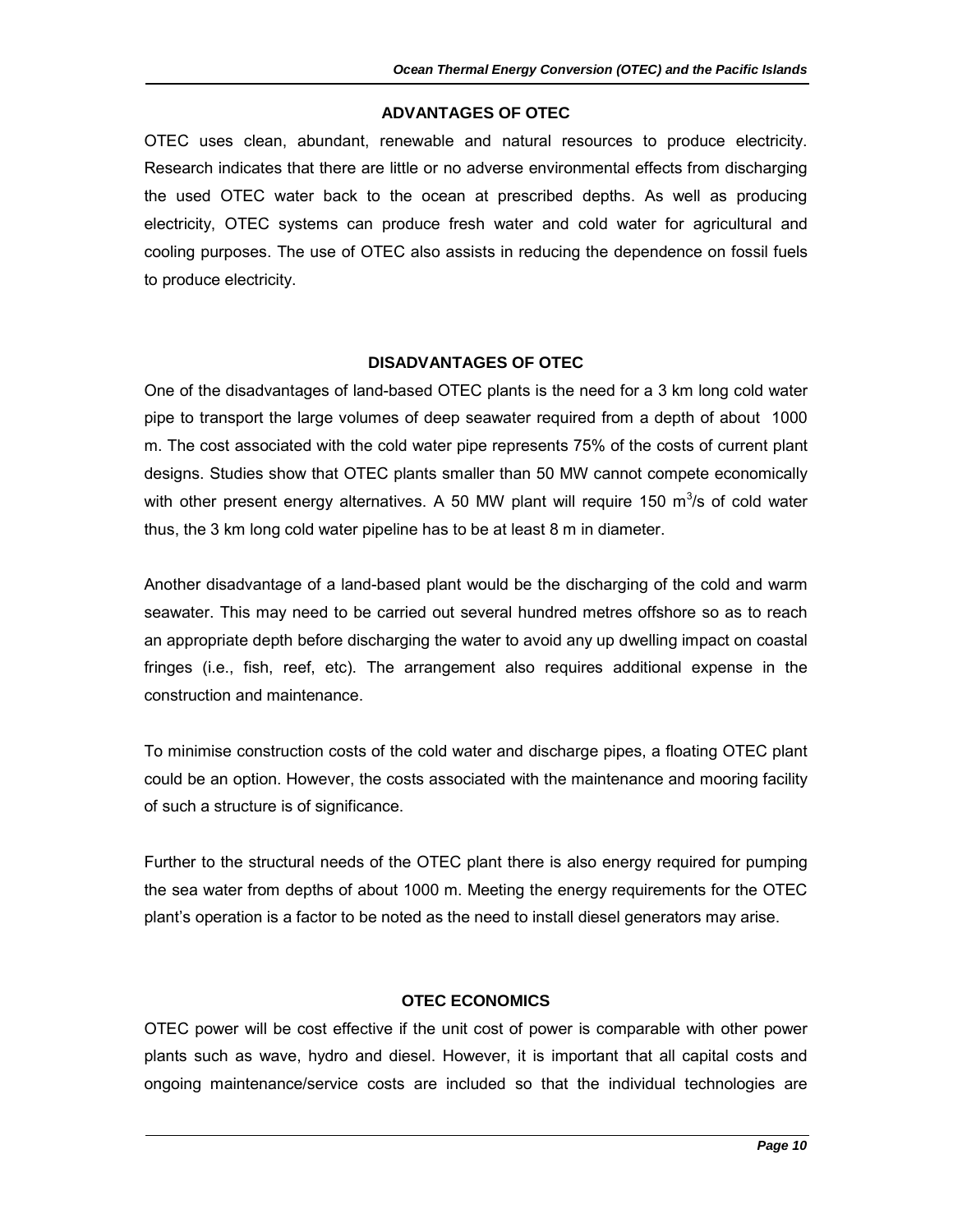compared on a level playing field. Work carried out by Dr Luis Vega and his team in Hawaii has shown that for plants of the 1 MW range, the unit cost is considered comparable, see table below.

|        |     |         |                       |                           | Plant Capacity (MW)   (Plant Life (Years)   Capacity Factor (%)  Annual Output (GWh)   Cost of Energy (US\$/kWh) |
|--------|-----|---------|-----------------------|---------------------------|------------------------------------------------------------------------------------------------------------------|
| Wave   |     |         |                       |                           | 0.062-0.072                                                                                                      |
| Hydro  |     |         |                       |                           | 0.113                                                                                                            |
| Diesel |     |         |                       |                           | 0.126                                                                                                            |
| OTEC   | 256 |         |                       |                           | 0.149                                                                                                            |
|        |     | source: | <b>JOA Newsfatter</b> | Vol. 11 No. 2/Summer 2000 |                                                                                                                  |

*Comparison of Unit Cost of OTEC with Conventional Energy Sources in the Pacific Region (1990).* 

Adopting Dr Vega's calculation procedure to OTEC plants in India, the following shows the unit cost of electricity for the range of 1 MW to 100 MW.

|              |                   |                |                                   |                           |               | Estimation of Unit Cost of Electricity from OTEC Power in India (1999) |                   |                          |
|--------------|-------------------|----------------|-----------------------------------|---------------------------|---------------|------------------------------------------------------------------------|-------------------|--------------------------|
| Pawer Output | Power Output      |                | Heat Exchanger cost of cold water | cost of barge             | Mooring cost  | Turbine plus:                                                          | <b>Total Cost</b> | cost of electricity      |
| (MW)         | Net (MW)<br>0.617 | Cost (US\$m)   | pipe US\$m<br>0.69                | US\$m<br>0.69             | US\$m<br>2.09 | inst cost (US\$m)<br>16                                                | US\$m<br>6.42     | <b>US\$/kWh</b><br>0.109 |
|              | 15.39             | 44.4           | 74                                | 2.33                      | 3.49          | 17.44                                                                  | 69.42             | 0.082                    |
|              | 30.88             | 878            | 2.67                              | 4.65                      | 4.65          | 34.48                                                                  | 134.67            | 0.079                    |
| 100          | 54.23             | 15,26          | 4.66                              | 9.3                       | 5.81          | 69.76                                                                  | 242.1             | 0.068                    |
|              |                   | <b>SOURCE:</b> | <b>KM Newsletter</b>              | Vol. 11 No. 2/Summer 2000 |               |                                                                        |                   |                          |

# **ACHIEVEMENTS, THE NEED FOR FURTHER DEVELOPMENT AND THE CURRENT STATUS THE OTEC TECHNOLOGY**

Since Jacques D'Arsonval's idea of tapping the thermal energy of the ocean in 1881, OTEC system development ranges from a 22 kW, gross power, plant in 1930 to a record 255 kW, gross power (103 kW, net power) plant which also produces 23 litres (6 gallons) of desalinated water per minute.

Some of the areas currently being considered in the research and development of OTEC are:

- The improvement of the heat transfer coefficient for heat exchanges over a period of time; and
- The development of new materials for the cold water pipe. Apart from being able to withstand the marine conditions, the materials should provide for easy fabrication and deployment.

The State of Madras, India is preparing to build and test a 1 MW floating plant offshore. The Sea Solar Power Inc. of USA proposed some 100 MW floating plants around the world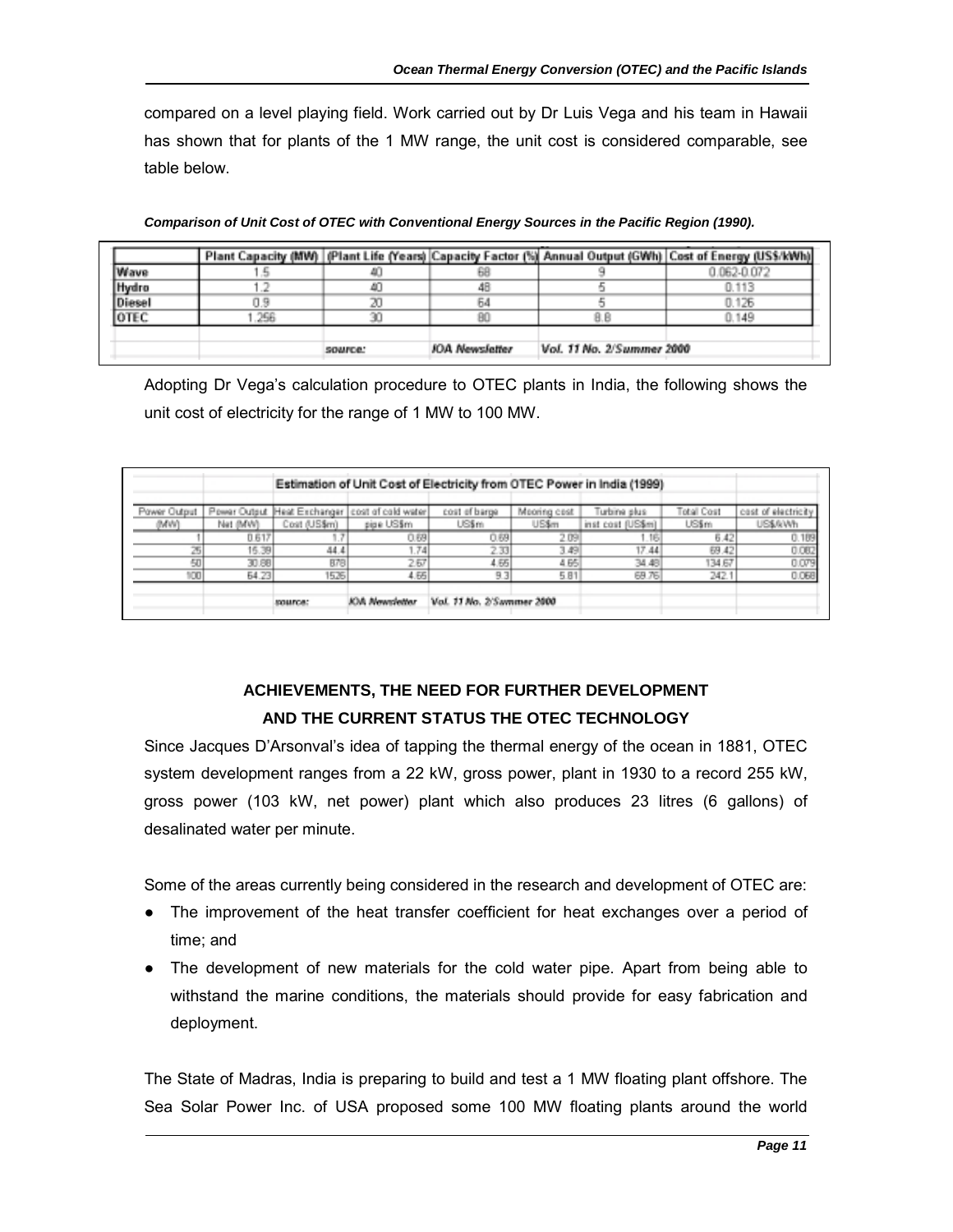including a 10 MW pilot plant in Guam. Currently the bid for funding these proposals has been unsuccessful. Research in OTEC is still being pursued by the Japanese who funded a major symposium on OTEC and Deep Ocean Water Applications (DOWA). The Taiwanese government has a long interest in OTEC with Taipei being the home to the international OTEC/DOWA (IOA)<sup>5</sup>.

On 20 April 2001, Saga University of Japan and Palau signed an agreement to promote research and technological exchange for power generation by OTEC. The university plans to build an OTEC plant in Palau in the near future.

# **PROSPECTS AND CONCERNS/APPROPRIATENESS OF THE OCEAN THERMAL ENERGY CONVERSION TECHNOLOGY**

### **Prospects**

A number of proposals to develop OTEC/DOWA in many Pacific island countries have been written and submitted to potential donors/investors for their consideration. The OTEC technology is perhaps the solution to meeting some of the region's increasing energy requirements thus, reducing the need to import petroleum products.

The OTEC technology seems to have worked well at research and development projects however, the involvement of the private sector developers are quite reserved, as there is an enormous initial investment required. This has been a major obstacle for the development of commercially-based plants.

# **Concerns/Appropriateness**

Ocean thermal energy conversion may seem promising and ideal for some Pacific island countries however, the region has to take precautions. The question(s) the region should now consider are:

- Is it time to adopt the technology as an integral part of electricity generation?
- Given the vulnerability of our small island states, what are the environmental impacts of having an OTEC plant in the region?
- The establishment and running of an OTEC plant requires an enormous amount of power and water. Where will the power come from? Do we have to install more diesel generators to supply power for the plant?

l 5 International OTEC/DOWA Association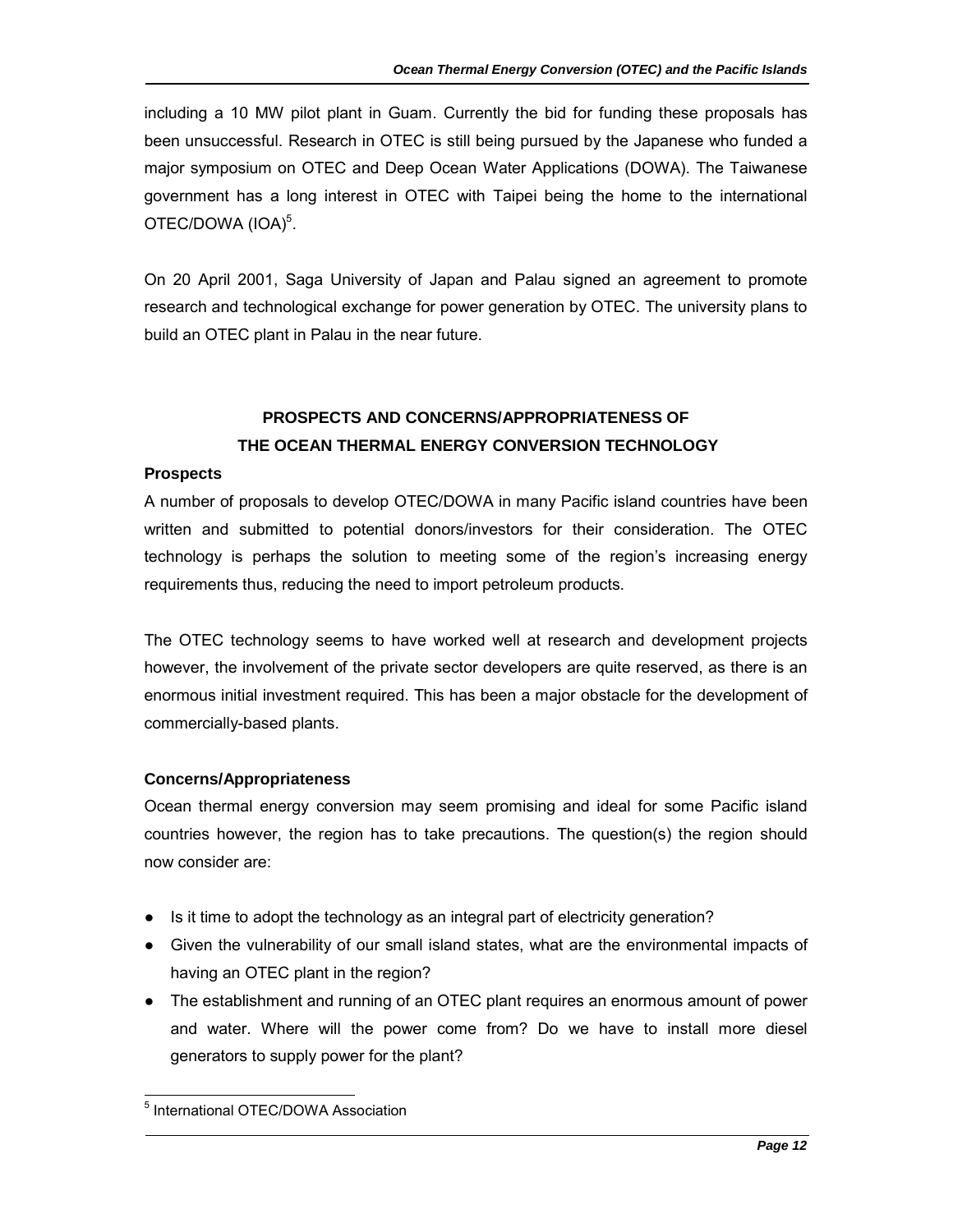• Can the region maintain and service such an installation? And the list goes on.

#### **RECOMMENDATION**

Like the introduction of any other new energy technology, the question of suitability, appropriateness and sustainability arises. "OTEC for the Pacific" is what many people will perhaps agreed to, given its benefits of not only producing electricity but also desalinated water, nutrient-rich water for agriculture and cold water for cooling purposes but the benefits have to be weighed against the potential hazards to the marine environment which many Pacific islanders rely upon as a source of food, income and recreation.

With a few countries in the Pacific region (Annex 1) identified as having the potential for OTEC plants, perhaps researchers should consider carefully the recommendations provided from feasibility studies that look at options to build a pilot/demonstration plant at these sites. However, the issues raised above relating to the concerns and appropriateness should also be fully answered. Lessons learnt from the Nauru plant (which operated for 10 months from October 1981) and current research results provide a basis on which to form a consensus on whether to build another plant in the region or not.

The consideration to adopt OTEC into the Pacific region may be premature as the technology has not yet been commercially proven, however, given the right development parameters and a feasibility study including environmental impact assessment that are consistent and acceptable will ensure the development of a sustainable project in the nottoo-distant future. Another consideration would be whether OTEC works out cheaper than the currently available renewable energy technologies such as solar photovoltaics, hydro, biomass and wind.

The Pacific region can always sit back and wait for the right opportunity. However, while doing so, the region should be aware of the developments in the technology. The region should also consider improving its institutional structures for managing renewable energy technologies as the deciding factor in their introduction is usually whether the technology is economically viable, environmentally sound and sustainable in the region.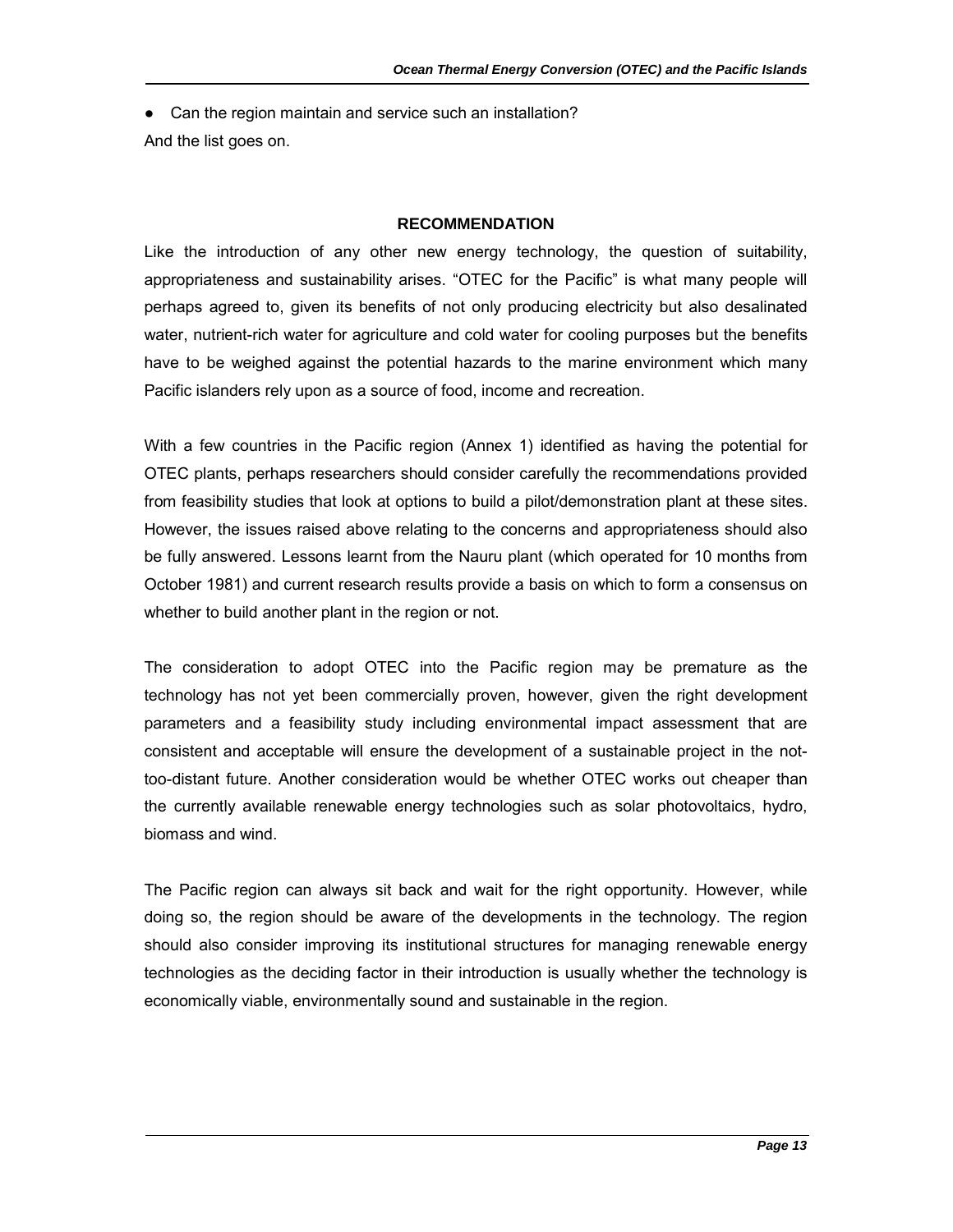The Pacific small island states on their own will definitely not be able to adopt and sustain the new technologies. The region needs assistance and guidance from its neighbouring developed nations.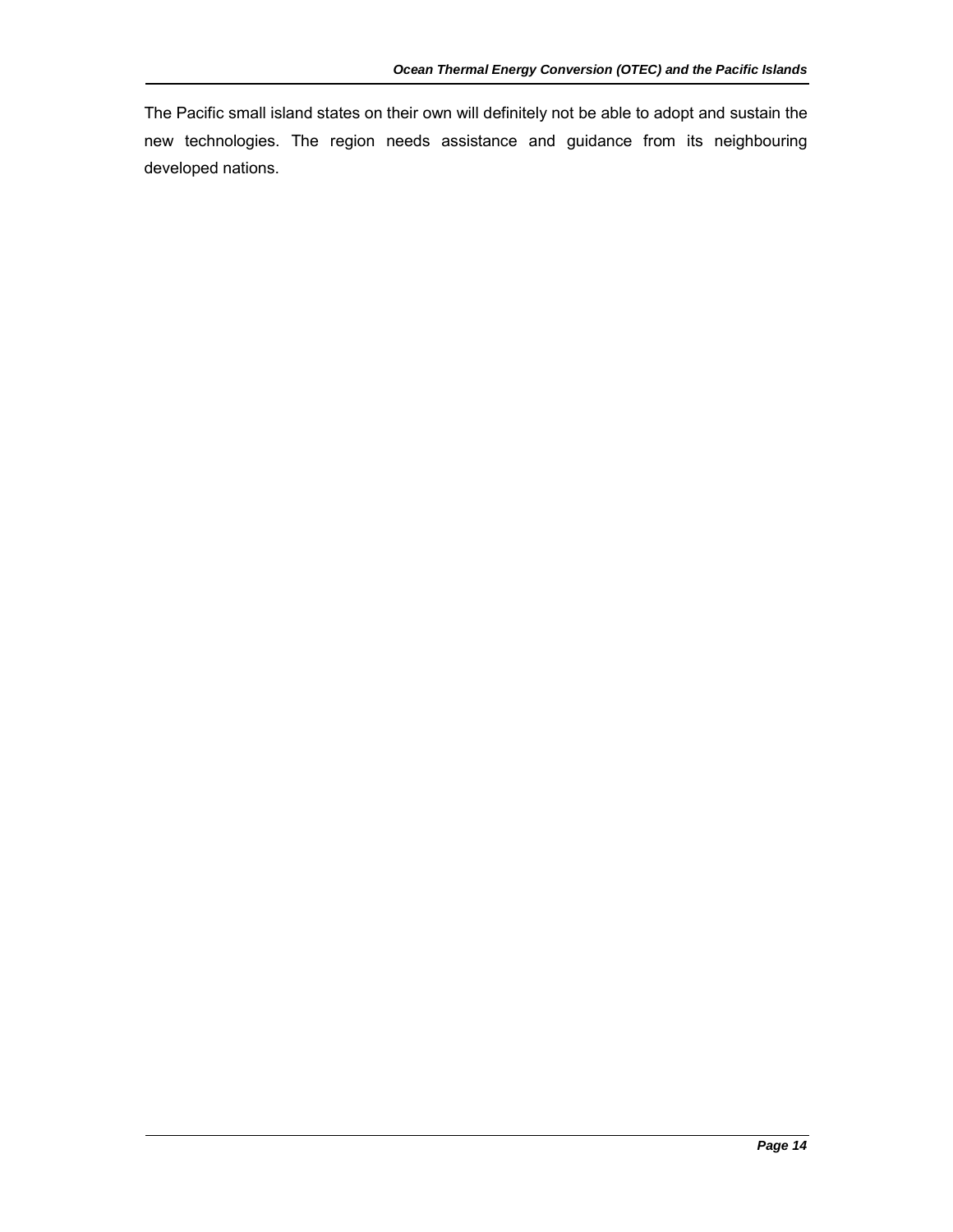## **REFERENCES**

Hörmandinger G and Lucas N; Excerpts from *"Is Clean enough? – The influence of environmental externalities on markets for fuel cells in transport";* Centre for Environmental Technology, Imperial College, London, 1996.

IOA Newsletter; International OTEC/DOWA Association; 1999 – 2001 Editions.

Thomas H. D; *Ocean Thermal Energy Conversion: An Extensive, Environmentally Benign Source of Energy for the Future,* Natural Energy Laboratory of Hawaii Authority, in "Sustainable Development International; Strategies and Technologies for Agenda 21 Implementation"; Third Edition, ICG Publishing Ltd, London, 2000.

### **Websites:**

- www.nrel.gov/otec/
- mano.icsd.hawaii.gov/dbedt/ert/otec/
- www.nelha.org/otec.html